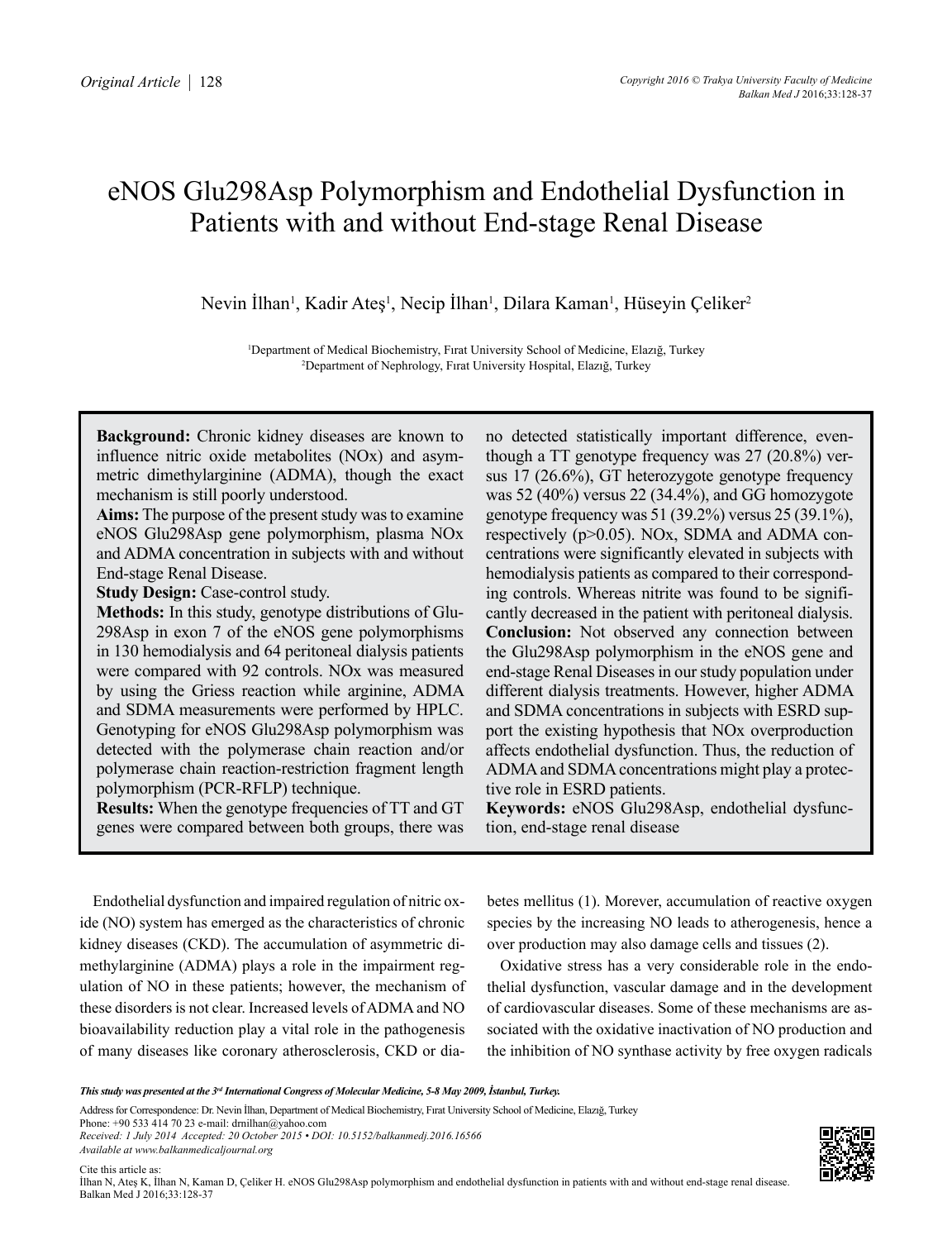(3). Earlier studies have shown oxidant/antioxidant imbalance -elevated oxidative damage, reduced antioxidant levels and impaired NO bioactivity- in patients of hemodialysis, resulting in high malondialdehyde levels demonstrated as an indicator of lipid peroxidation (4,5).

Nitric oxide, has a crucial role in the vascular homeostasis, regulation of blood flow and blood pressure, is synthesized in the endothelium by a constutive endothelial nitric oxide synthase (eNOS) enzyme. NO production may be effected by several allelic variants of the eNOS gene. eNOS gene polymorphism occurs when a guanine turns into thymidine substitution at position 894 within the exon 7, leads to a change from glutamic acid to aspartic acid at codon 298 (Glu298Asp) in the eNOS protein, is associated with decreased enzyme activity of eNOS and basal NO production, and has been determined to be clinically important for several diseases (6,7). Some reasons like decreased NO synthesis, eNOS gene polymorphisms, and/or arginine defiency may cause increased circulating NOS inhibitors levels, which contributes to an increase in arterial pressure or intraglomerular hypertension in CKD patients (8). NO synthesis is inhibited by the dimethylarginines (DMAs), which are accumulated in plasma during CKD (9). Many studies have shown that the increased level of asymmetric dimethylarginine (ADMA), leads to development of endothelial dysfunction via decreased NO formation in various diseases. Therefore, it is expressed that increased ADMA levels are estimate of future cardiovascular events and overall mortality rate in CKD (10-12).

The stereo-isomer of ADMA (SDMA) is eliminated almost substantially by urinary excretion; whereas main elemination pathway of ADMA is enzymatic degradation by dimethylarginine dimethylaminohydrolase (DDAH) enzymes. DDAH activity is play a role in regulation of plasma ADMA levels, provides of ADMA removal, and contributes to the pathogenesis of endothelial dysfunction in CKD (13). Today, as a uremia toxin, ADMA is gathered in End-stage Renal Disease (ESRD) patients and increased plasma ADMA concentration is interacted with oxidative stress. Plasma ADMA accumulation has been identified as a predictive factor for Cardiovascular Diseases (CVDs) and causes of mortality associated with ESRD. However, it is still unknown whether the eNOS gene polymorphisms would mediate the cardiovascular prognosis of ESRD patients. Various polymorphisms of eNOS gene were identified. The eNOS gene, a common variant modifies its coding sequence for Glu298Asp (rs1799983). This variant has been found to be connected with hypertension, diabetic nephropathy, ESRD and nondiabetic ESRD (14-16). Accordingly, the increase of plasma ADMA levels during CKD has suspected to be a factor in the progression of CKD (17-20).

We examined the relationship between the eNOS Glu-298Asp gene polymorphism by different dialysis treatments and whether it depends of DMA levels to determine vascular damage in ESRD patients. Although there are reports of various countries, there is lack of data from Turkey in the literature. Therefore, this is the first comprehensive ESRD study evaluating a combination of both genetic and biochemical parameters carried out in Turkey.

## **MATERIALS AND METHODS**

### **Patients**

This study was performed on one hundred ninety four dialysis patients (average age was 49.54±18.82 years) that underwent hemodialysis or peritoneal dialysis in the Fırat University Hospital Hemodialysis Unit and Özel Çağrı Dialysis Center (Elazığ, Turkey) between September 2007 and February 2009. One hundred thirty patients (71 women, 59 men) with CKD undergoing HD and 64 patients (28 women, 36 men) with chronic ambulatory peritoneal dialysis (CAPD) were comprised in this study. Patients with overt infection were excluded from the study. Ninety two age- matched (average age was 51.15±11.96 years) healthy volunteers (49 men and 43 women) considered as control group were obviously healthy and free from systemic illness such as CVD, diabetes mellitus or renal disease and they did not use any medication. Ethic approval for the study was given by the Fırat University Local Ethical Committee (number 02, 22.02.2007). All participants were informed about the study and signed the consent form before the start of the study.

For dialysis-treated patients, sampling was performed before the dialysis sessions. Controls were fasted for 10 h before blood sampling. Blood samples of all participants were transferred to plastic tubes with and without anticoagulant and centrifuged at  $1200 \times g$  for 15 min at 4°C; their serum and plasma layers were portioned, and stored at -80°C for the analysis of other parameters.

Serum glucose, total cholesterol, triglyceride (TG), high density lipoprotein- cholesterol (HDL-C), total protein, albumin, urea, uric acid, creatinine and serum electrolytes levels were evaluated by using standart process in the routine laboratory. The plasma malondialdehyde (MDA) levels were measured as an index of lipid peroxidation. Proteins in plasma samples were precipitated with acid, the samples were centrifuged at 4500x g for 5 minutes. Adding TBA reagent on supernatants was then incubated in a water bath at  $90^{\circ}$ C for 45 min. After incubation, the TBAMDA adduct was extracted with isobutanol. Twenty microliters of supernatant (butanol phase) was taken and injected into the HPLC system. 1,1,3,3-tetraethoxypropane (TEP) was used as standard MDA and results were expressed as nanomoles per mililiter.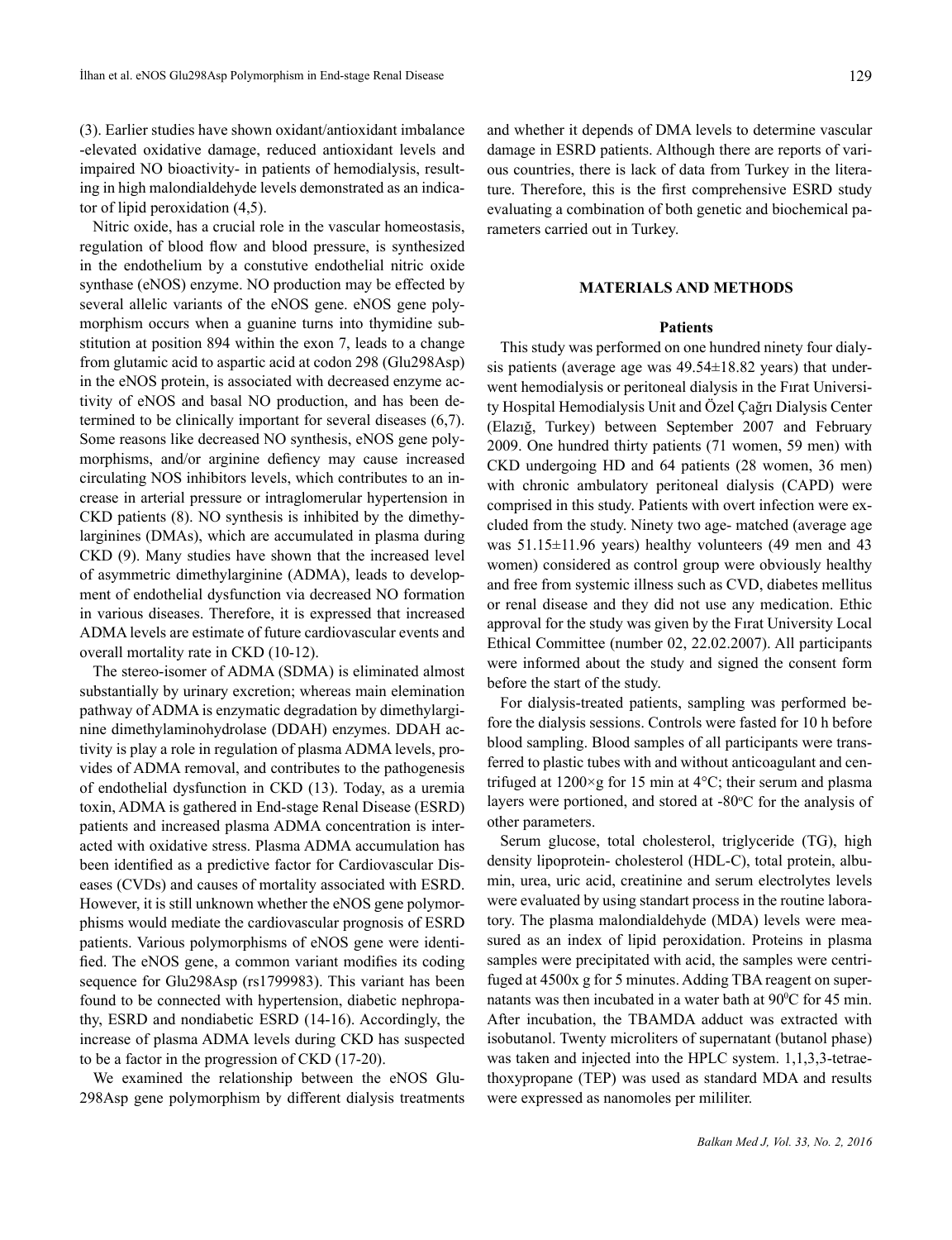The concentrations of plasma ADMA, SDMA and L-arginine were detected as o-phthaldialdehyde (OPA) derivatives by high-performance liquid chromatography (HPLC). These assays are require analytical differentiate ADMA and SDMA with high specificity reproducibility. Thus, which is the most appropriate test, high-performance liquid chromatography, was used in this study. Rest supine systolic and diastolic blood pressures were measured in each subject using a standard sphygmomanometer before the beginning of the vascular measurements.

The causes of chronic renal disease in patients included the following rates: chronic glomerular nephritis (n=32), diabetic nephropathy (n=64), hypertensive nephropathy (n=31), polycystic kidney (n=3), nephrotic syndrome (n=6), amiloidoz  $(n=5)$ , nephrolithiasis  $(n=8)$ , alport syndrome  $(n=2)$ , multiple myeloma (n=2), diabetes mellitus (n=3), and unknown cause (n=38). The diagnosis of cardiovascular complications was performed by echocardiography and electrocardiography. For treating hemodialysis patients, standard bicarbonate solution was used three times a week with semisynthetic membranes or Cuprophan. The average urea and fractional urea clearance (Kt/V) in HD patients was 1.27±0.31, while in CAPD patients was 1.68±0.34 weekly. Some of the patients who has CAPD (n=9) had a 24 hour urine volume > 200 mL/day, while all hemodialysis patients's daily urine output was <200 mL. All patients with oral or parenteral iron preparations according to the parameters of blood count, iron and erythropoietin; calcium carbonate, calcium acetate and active vitamin  $D_3$  according to the balance of calcium and phosphorus, statins according to lipid parameters, blood pressure and weight according to follow-ups were using antihypertensive and diuretic. The patients were use in the antihypertensive calcium channel blockers, ACE inhibitors, angiotensin receptor blockers and a lesser extent; β-blockers without intrinsic activity make use of semptomimetik.

### **DNA isolation and quantitation**

DNA isolation was performed from two milliliters of whole blood by using commercially available genomic DNA purification kits (EZ-10 Spin Column Blood Genomic DNA Minipreps Kit, product code: BS484, Bio Basic Inc.; Ontario, Canada) following the manufacturer's instructions.

### **Genotyping**

The specific genotype of the missense Glu298Asp variant was detected by polymerase chain reaction (PCR). The primers used for PCR amplification of Glu298Asp polymorphism were: sense 5=- AAG GCA GGA GAC AGT GGA TGG A-3 and antisense 5=- CCC AGT CAA TCC CTT TGG TGC TCA-3. PCR was performed in a total volume of 50 μL containing 100 ng genomic DNA, 0.4 µmol of each primer, Taq polymerase

buffer  $(2 \text{ mM } MgCl<sub>2</sub>)$  and  $1 \text{ U of Amplitaq DNA polymerase}$ (Sigma-Aldrich Co.; St. Louis, MO, ABD). PCR amplification was performed in a programmable thermal cycler gradient PCR system (Bio-Rad Laboratories, ABD; Model: PTC-200 rev:D:A). The PCR amplification protocol was carried out for 35 cycles, each cycle comprising denaturation at 94°C for 30 s, annealing at 61°C for 30 s, extention at 72°C for 30 s. The predenaturation stage was exercised at 94°C for 4 min.

# **Restriction analysis of Glu298Asp**

For restriction digestion, 25 µL amplicon, 5 µL 10X PCR buffer and 8 units of BanII enzyme (New England Biolabs, Cambridge, UK) in a total 50  $\mu$ L volume were used. Then, the samples were incubated for 5 h at 37°C. The existence of T at nucleotide 894 which matches with Asp 298. The 248 base pair (bp) PCR product is cleaved into two fragments of 163 and 85 bp. For separating the digested fragments, 3% agarose gel was used and the base pairs detected by ethidiumbromide staining and direct visualization under ultraviolet light. To determine the molecular weight of bands, consisting of 100 bp of DNA ladder was used (21) (Figure 1).

Plasma total nitrite levels were determined by spectrophotometrically with the Griess technique (22). All samples were initially deproteinized  $(ZnSO<sub>4</sub>$  and NaOH solution) before the assay. Copporized cadmium granules were added to each sample in order to convert nitrates into nitrites. Griess reagent was then added to supernatants. The mixture was incubated at room temperature for 30 min and the absorbance was read at 545 nm by a spectrophotometer (Ultraspect Plus, Pharmacia LKB Biochrom Ltd; Cambridge, UK). Results were stated as µmol/L. Measurement of the nitrite which is the last product



**FIG. 1.** Restriction band pattern of eNOS Glu298Asp gene polymorphism in the exon 7. Lane 1 and 5 showing the GT (Glu/Asp) heterozygotes bands at 248 bp, 163 bp and 85 bp. Lanes 2, 4 and 6 showing the GG (wild type)- homozygotes bands at 163 bp and 85 bp. Lanes 3 and 7 showing the TT (mutant)-homozygous bands at 248 bp. M, DNA molecular weight marker (100 bp ladder).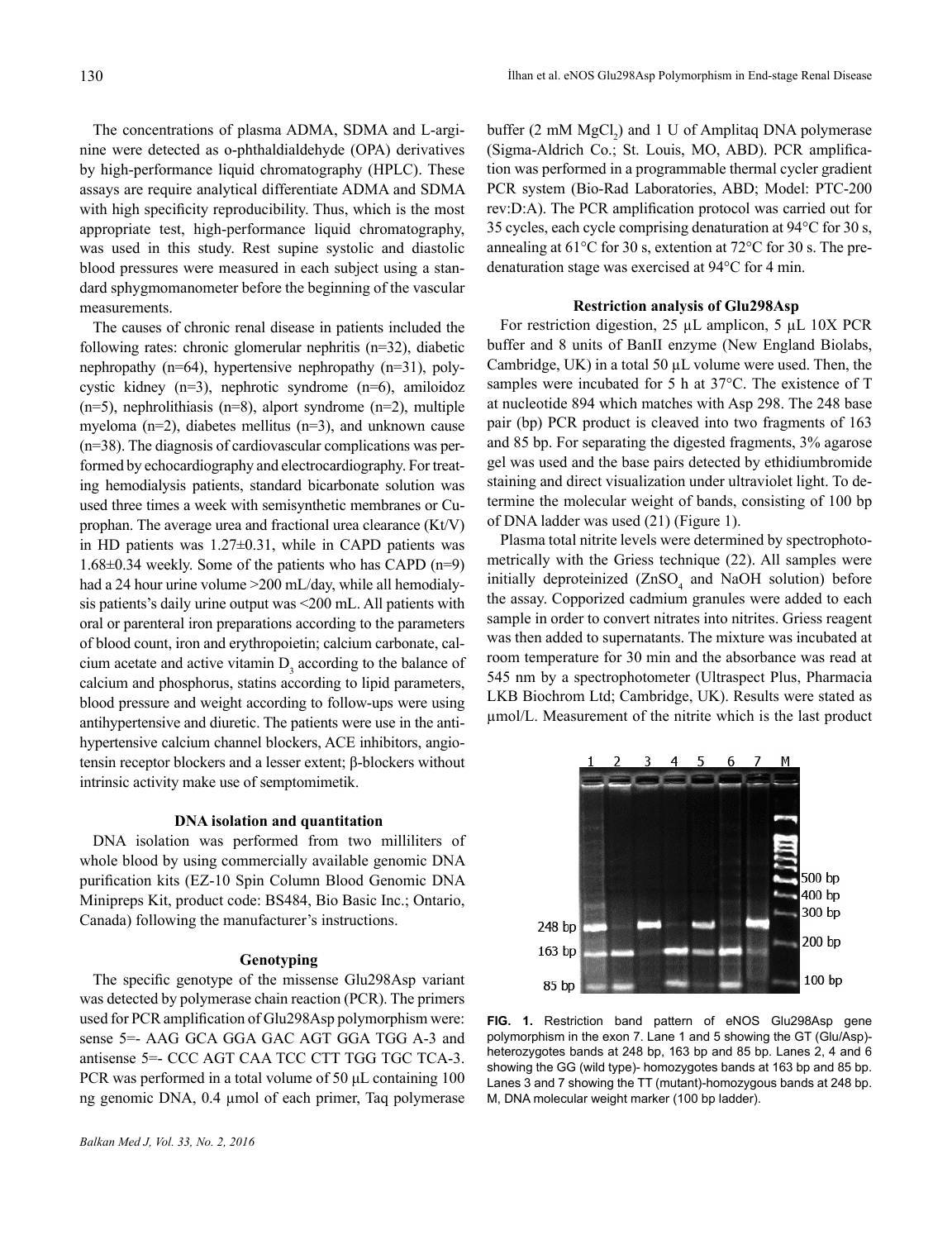of the NO radical in samples was most often used as a index for the production of NO (NOx).

All calculations were performed using SPSS 21.0 software package programme. Data are expressed as mean±SD, percentage frequency or median, as appropriate. Hardy–Weinberg equilibrium was tested by Chi-square  $(\chi^2)$  for the frequencies of the eNOS genotypes across all subjects. Chi-square analysis and Fisher's exact test were used to assess genotype distributions and the allele ratios in the cases and controls, whichever appropriate. General characteristic and genotypes were compared using One-way analysis of variance (ANOVA) test with the least significant difference (LSD) post-hoc comparison. LSD post-hoc test helps us to determine the differences between the groups in the presence of more than two groups. This method has been preffered because of the different number of genotypes frequencies of glu298asp polymorphism (not equal to the number of samples) in the treated groups with different dialysis procedures and controls, it is widely used by us. Odds ratios were calculated two tailed p values and 95% confidence intervals (CI). The Student's t-test was used to compare the differences of biochemical parameters between the two groups. P values of <0.05 were considered significant.

# **RESULTS**

# **Characteristics of the study participants**

There was no significant differences among the patients and their controls, being homogeneous for social and demographics data (p>0.05). Age, sex, dialysis duration and other biochemical parameters of both groups are showed in Table 1. Statistically significant difference wasn't found between the two groups in relation to sex, age, mean DBP, total cholesterol, LDL-C, total protein and uric acid levels, while the mean of glucose, SBP, triglyceride, albumin, urea, creatinine and MDA levels were notably higher in all dialysis-treated group than controls. However the mean of HDL-cholesterol levels was notably higher in the control group. Unlike creatinine, renal function parameters such as urea and uric acid were significantly higher in HD patients group than in the group of CAPD. In the total ESRD group, urea concentration was approximately four times higher  $(p<0.001)$ , whereas creatinine concentration was about eight-fold higher  $(p<0.001)$ than controls.

Both DMAs plasma concentrations were very low in healthy controls (ADMA=1.31±0.44 μmol/L; SDMA=1.44±0.16 μmol/L). Compared to controls, the concentration of SDMA in the HD group was about three times higher  $(p<0.001)$ , but the concentration of ADMA was only  $44\%$  higher (p<0.001). Both DMAs concentrations have increased considerably in

the HD group (ADMA: 2.98±1.04 μmol/L, SDMA: 3.78±0.72 μmol/L). The plasma concentrations of DMAs were slightly higher in CAPD group compared to controls  $(p<0.05)$ . Plasma arginine concentrations changed according to type of dialysis: control: 30.63±14.98, HD: 24.25±10.54, CAPD: 32.98±12.10 μmol/L. This reduction in the concentration of arginine fell below normal values after hemodialysis, could not be determined CAPD. However, in terms of similarity to the control group; the molar ratio of SDMA/arginine was found to be more effective than the ratio of ADMA/arginine.

The levels of L-arginine for HD patients were notably lower than in the CAPD ( $p=0.043$ ). The ratio of L-arginine and ADMA for HD patients were also crucially lower than both CAPD patients and also the controls (p=0.001). The SDMA, ADMA and ratio of ADMA/SDMA were considerably different between the CAPD and HD patients ( $p<0.001$ ). In HD patients, reduction of L-arginine/ADMA rates seems more logical than ADMA concentration in terms of the hemodialysis indication.

# **Glu298Asp polymorphism and ESRD**

The genotype and allele frequencies of the Glu298Asp polymorphism among ESRD patients and controls were shown in Table 2. The G allele frequency was found to be 0.63 and 0.418, and the T allele frequency was found to be 0.37 and 0.582 respectively among healthy controls and ESRD patients. T allele percentage was lower while the percentage of G allele was higher in the control group. However, this was not statistically significant ( $\chi^2$  test=1.19, Degree of freedom=1, p=0.315). The frequencies for the three genotypes in patients were as follows: homozygous wild-type G/G - 51 of 130 (39.2%), heterozygous genotype G/T - 52 of 130 (40%) and homozygous mutant  $T/T - 27$  of 130 (20.8%) in hemodialysis patients; G/G - 25 of 64 (39.1%), G/T - 22 of 64 (34.4%) and T/T - 17 of 64 (26.6%) in CAPD patients; G/G - 76 of 194 (39.2%), G/T - 74 of 194 (38.1%) and T/T - 44 of 194 (22.7%) in total ESRD patients ( $\chi^2$  test=1.5, Degree of freedom=1, p=0.472). Hardy-Weinberg equilibrium analysis indicated that the genotype distribution for the eNOS gene (Glu298Asp) in these population were in accordance with Hardy-Weinberg equilibrium.

# **eNOS Glu298Asp polymorphism and NOx, arginine, SDMA, ADMA levels**

Compared with controls, HD-treated patients showed notably higher total ADMA levels. The accumulation of ADMA in ESRD was also confirmed by this study. CAPDtreated patients showed remarkably lower ADMA levels than patients treated with HD. For the progression of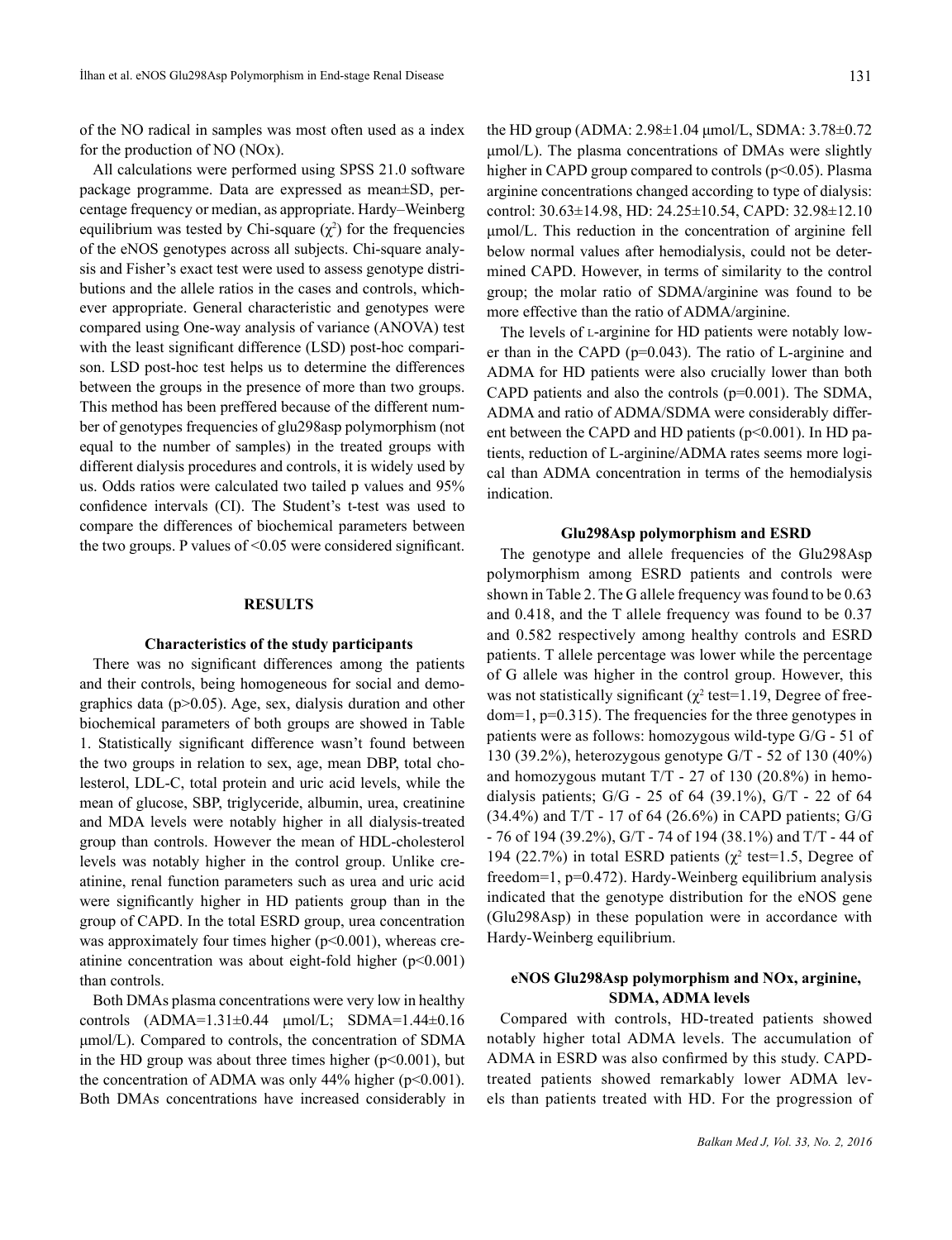|                            |                                    | All ESRD patients (n=194)                                              |                 |                                      |         |  |
|----------------------------|------------------------------------|------------------------------------------------------------------------|-----------------|--------------------------------------|---------|--|
|                            | <b>Healthy Control</b><br>$(n=92)$ | Hemodialysis Patients<br><b>CAPD Patients</b><br>$(n=130)$<br>$(n=64)$ |                 | p value<br>(compared to the control) |         |  |
| Age $(y)$                  | $51.15 \pm 11.96$                  | 49.54±18.82                                                            |                 |                                      |         |  |
|                            |                                    | 50.44±21.02                                                            |                 |                                      |         |  |
| Sex (M/F)                  | 48/44                              | 194 (97 M/97 F)                                                        |                 |                                      |         |  |
|                            |                                    | 60 M/70 F                                                              |                 |                                      |         |  |
| Dialysis Duration (months) |                                    | $34(8-211)$                                                            |                 |                                      |         |  |
| Median (min-max)           | No                                 | $22(8-211)$                                                            |                 |                                      |         |  |
| Glucose (mg/dL)            | 95.22±13.06                        | 126.18±82.04                                                           |                 | < 0.001                              |         |  |
|                            |                                    | 132.38±90.87                                                           | < 0.001         | < 0.009                              |         |  |
| SBP (mm Hg)                | $120.0 \pm 10.0$                   | 134.49±29.23                                                           | < 0.001         |                                      |         |  |
|                            |                                    | 131.80±26.83                                                           | 140.17±34.04    | $=0.004$                             | < 0.001 |  |
| DBP (mm Hg)                | $70.0 + 5.0$                       | 83.21±17.50                                                            |                 |                                      |         |  |
|                            |                                    | $80.08 \pm 15.68$                                                      | 89.83±19.35     |                                      | < 0.001 |  |
| T-cholesterol (mg/dL)      | 203.78±15.53                       | 195.01±55.05                                                           |                 |                                      |         |  |
|                            |                                    | 189.83±58.96                                                           | 203.16±47.58    | $=0.038$                             |         |  |
| HDL-C (mg/dL)              | 57.84 ± 8.55                       | 39.99±10.91                                                            | < 0.001         |                                      |         |  |
|                            |                                    | 40.06±11.44<br>39.53±6.72                                              |                 | < 0.001                              | < 0.001 |  |
| LDL-C (mg/dL)              | $118.72 \pm 16.67$                 | 123.88±42.15                                                           |                 |                                      |         |  |
|                            |                                    | 117.71±43.80                                                           | 134.50±37.11    |                                      | < 0.001 |  |
| TG (mg/dL)                 | 99.27±43.92                        | 189.09±122.22                                                          | < 0.001         |                                      |         |  |
|                            |                                    | 188.26±125.88                                                          | 190.50±116.82   | < 0.001                              | < 0.001 |  |
| Total protein (g/dL)       | $6.93 \pm 0.45$                    | $6.95 \pm 0.81$                                                        |                 |                                      |         |  |
|                            |                                    | $6.91 \pm 0.86$                                                        | $7.03 \pm 0.69$ |                                      |         |  |
| Albumin $(g/dL)$           | $3.37 \pm 0.64$                    | $3.69 \pm 0.60$                                                        | < 0.001         |                                      |         |  |
|                            |                                    | $3.70 \pm 0.65$<br>$3.69 \pm 0.51$                                     |                 | < 0.001                              | < 0.002 |  |
| Urea (mg/dL)               | 36.13±6.74                         | 147.53±56.14                                                           | < 0.001         |                                      |         |  |
|                            |                                    | 155.94±61.16                                                           | 131.75±41.27    | < 0.001                              | < 0.001 |  |
| Creatinine (mg/dL)         | $1.13 \pm 0.20$                    | $8.51 \pm 2.76$                                                        | < 0.001         |                                      |         |  |
|                            |                                    | 7.98±2.55                                                              | $9.49 \pm 2.88$ | < 0.001                              | < 0.001 |  |
| Uric acid (mg/dL)          | $6.32 \pm 1.59$                    | $6.39 \pm 1.72$                                                        |                 |                                      |         |  |
|                            |                                    | $6.57 \pm 1.95$<br>$6.06 \pm 1.15$                                     |                 |                                      |         |  |
| MDA (nmol/mL)              | $1.21 \pm 0.38$                    | $1.69 \pm 1.11$                                                        | < 0.001         |                                      |         |  |
|                            |                                    | $1.76 \pm 1.33$                                                        | $1.56 \pm 0.36$ | < 0.001                              |         |  |

**TABLE 1.** Characteristics of ESRD patients and age- and sex-matched healthy controls

Data are reported as mean±SD.

p values were obtained by the unpaired Student's t, Mann-Whitney U, or  $\chi$ 2-test, as appropriate.

n: number of individuals; M: male; F: female; SBP: systolic blood pressure; DBP: diastolic blood pressure; ESRD: end-stage renal disease; CAPD: chronic ambulatory peritoneal dialysis; HDL-C: high-density lipoprotein cholesterol; LDL-C: low-density lipoprotein cholesterol; TG: triglyceride; MDA: malondialdehyde

endothelial dysfunction in ESRD patients, ADMA accumulation may be a risk factor. According to HD patients with TT genotype, GT genotype was significantly higher in arginine and ADMA levels  $(p<0.05)$ . NOx levels in HD patients with GG genotype were significantly lower than TT genotype (p<0.05). SDMA concentrations were nota-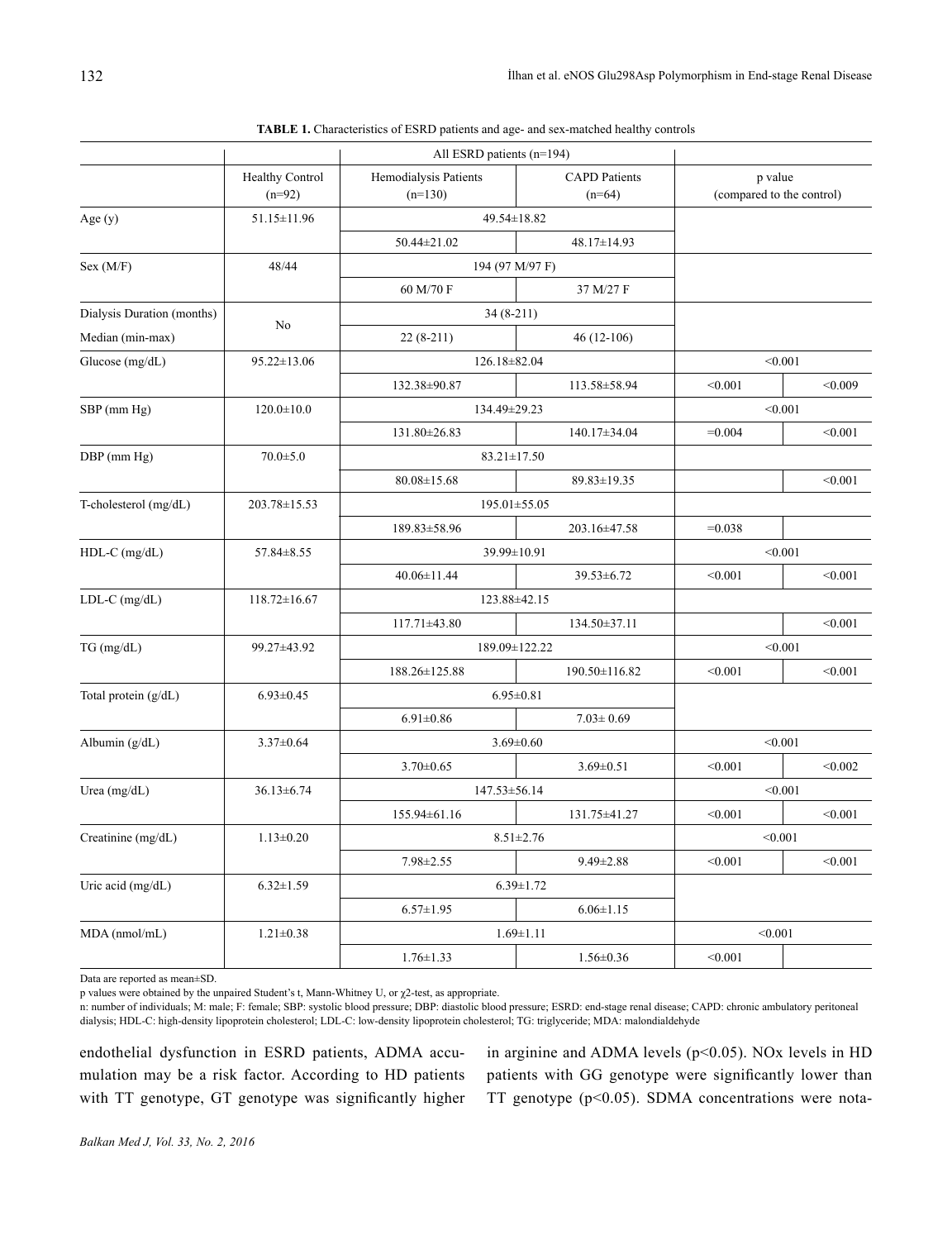**TABLE 2.** Glu298Asp Genotype Distribution and G and T Allele Frequency in groups of control, HD, CAPD and ESRD patients

| Genotype  | Control<br>$n$ (%) | <b>ESRD</b> Patients<br>$n$ (%) | $\chi^2$<br>p value       | Odds ratio<br>$(95\% \text{ C}I)$ | <b>HD</b> Patients<br>$n$ (%) | <b>CAPD</b> Patients<br>$n$ (%) | $\chi$ 2<br>p value            | Odds ratio<br>$(95\% \text{ CI})$ |  |
|-----------|--------------------|---------------------------------|---------------------------|-----------------------------------|-------------------------------|---------------------------------|--------------------------------|-----------------------------------|--|
| GG        | 43 (46.7)          | 76 (39.2)                       |                           |                                   | 51 (39.2)                     | 25(39.1)                        |                                |                                   |  |
| <b>GT</b> | 30(32.6)           | 74 (38.1)                       | $\chi$ 2=1.5<br>$p=0.472$ | 0.455<br>$(0.379 - 0.530)$        | 52(40.0)                      | 22(34.4)                        | $\chi$ 2=1.35<br>$p=0.641$     | 0.598<br>$(0.507 - 0.689)$        |  |
| <b>TT</b> | 19(20.7)           | 44(22.7)                        |                           |                                   | 27(20.8)                      | 17(26.6)                        |                                |                                   |  |
| Allele    | Control<br>$n$ (%) | <b>ESRD</b> Patients<br>$n$ (%) | $\chi$ 2<br>p value       | Odds ratio<br>$(95\% \text{ C}I)$ | <b>HD</b> Patients<br>$n$ (%) | <b>CAPD</b> Patients<br>$n$ (%) | $\chi$ <sup>2</sup><br>p value | Odds ratio<br>$(95\% \text{ CI})$ |  |
| G         | 116(62.9)          | 162(41.8)                       | $\gamma$ 2=1.19           | 0.328                             | 107(41.2)                     | 57 (44.8)                       | $\gamma$ 2=1.35                | 0.572                             |  |
|           | 68 (37.1)          | 226(58.2)                       | $p=0.315$                 | $(0.267 - 0.368)$                 | 153 (58.8)                    | 71(55.2)                        | $p=0.502$                      | $(0.507 - 0.637)$                 |  |

Genotype and allele frequencies are shown as number (%).

p values were obtained using the χ2 or Fisher's exact test, as appropriate. Odds ratios (ORs) with 95% confidence intervals (95% CI) were obtained by logistic regression analysis. Multivariate logistic regression analysis was carried out for comparisons between total ESRD, HD and CAPD patients vs. healthy controls.

n: number of individuals; HD: hemodialysis; CAPD: chronic ambulatory peritoneal dialysis; ESRD: end-stage renal disease; CI: confidence intervals

**TABLE 3.** Nitric oxide, arginine, SDMA and ADMA levels according to the eNOS Glu298Asp genotype distribution in dialysis patients and controls

|                               |                   | Control           |                   |                    | Hemodialysis Patients |                   |                  | <b>CAPD</b> Patients |                  |  |
|-------------------------------|-------------------|-------------------|-------------------|--------------------|-----------------------|-------------------|------------------|----------------------|------------------|--|
|                               | Glu/Glu<br>(GG)   | Glu/Asp<br>(GT)   | Asp/Asp<br>(TT)   | Glu/Glu<br>(GG)    | Glu/Asp<br>(GT)       | Asp/Asp<br>(TT)   | Glu/Glu<br>(GG)  | Glu/Asp<br>(GT)      | Asp/Asp<br>(TT)  |  |
| $NOx$ ( $\mu$ mol/L)          | $635.6 \pm 134.2$ | $622.4 \pm 150.9$ | $653.9 \pm 169.5$ | $624.1 \pm 125.3*$ | $664.3 \pm 140.9$     | $702.1 \pm 161.5$ | $549.4 \pm 94.5$ | 599.1 $\pm$ 206.7    | $515.3 \pm 72.0$ |  |
| Arginine $(\mu \text{mol/L})$ | $30.2 \pm 15.43$  | $30.6 \pm 14.3$   | $31.7 \pm 15.8$   | $23.3 \pm 9.6$     | $26.7 \pm 11.98*$     | $21.27\pm8.26$    | $33.2 \pm 12.8$  | $35.8 \pm 10.9$      | $28.9 \pm 12.9$  |  |
| $SDMA$ ( $\mu$ mol/L)         | $.46 \pm .13$     | $1.41 \pm 0.20$   | $1.43 \pm 14$     | $3.87\pm0.7$       | $3.8 \pm 0.8$         | $3.55 \pm 0.48$   | $1.63 \pm 0.12$  | $.59\pm0.17*$        | $.69 \pm 0.17$   |  |
| $ADMA$ ( $\mu$ mol/L)         | $.40 \pm .46$     | $1.24 \pm .43$    | $1.23 \pm .36$    | $3.0 \pm 1.14$     | $3.15 \pm 1.05*$      | $2.6 \pm 0.72$    | $1.6 \pm 0.49$   | $-68\pm0.49$         | .78 $\pm$ 0.49   |  |

Table 3 shows the frequencies of the eNOS Glu298Asp genotype.

Values present as mean±standard deviations, \*p<0.05, compared to Asp/Asp by a one-way ANOVA (LSD post-hoc comparison). Significances between genotype distributions in hemodialysis patients and CAPD patients are indicated by the stars on the right side. Stars indicate increased or decreased values.

Enos: endothelial NO synthase; ADMA: asymmetric dimethylarginine; SDMA: symmetric dimethylarginine; NOx: index of plasma total nitrite concentrations; CAPD: chronic ambulatory peritoneal dialysis

bly lower in the GT genotype groups according to the TT genotype groups in CAPD patients  $(p<0.05)$  (Table 3). Although mean SDMA and ADMA concentration were higher in ESRD patients with HD- and CAPD-treated patients  $(p<0.001$  and  $p<0.05$ , respectively) compared to controls, there were no significantly different according to their genotype in the hemodialysis and CAPD patient groups (Tukey HSD comparison).

## **DISCUSSION**

Genetic studies associated with CKD can help to forecast the identification and progressing of this disease. Due to decreased activity of nitric oxide has been accelerated renal damage and progression of CKD, evaluation of eNOS gene polymorphisms can provide information about the sensitivity of CKD and the development of ESRD. Our study was designed to evaluate if there is any relationship between the eNOS gene polymorphism and endothelial-related biochemical parameters with different dialysis therapy in ESRD patients. Consequently, no associations between the Glu298Asp polymorphisms in the eNOS gene and dialysis patients with

ESRD on dialysis were observed. In fact, with many studies reporting conflicting results, the progress or development of kidney disease and the influence of dialysis has proven to be a challenging field of investigation in evaluating the role of eNOS polymorphisms.

The remerkable points of the study are as follows:

(1) SDMA and ADMA are accumulated in ESRD patients; (2) ADMA levels are considerably lower in CAPD-treated patients than in patients treated with HD; (3) the eNOSGlu-298Asp gene polymorphism was not associated with ESRD; (4) NOx levels were higher in HD-treated patients. These may be helpful to assess the efficacy of treatment.

There is strong evidence suggesting a genetic basis for ESRD. Many factors including genetic factors have been well demonstrated for risk of vascular complications in patients with ESRD, even if the certain mechanism of genetic contributions was not fully established yet (19,23-25). The information obtained from last researches put forward that NO mediates the function of endothelium-dependent vasodilation which is considerable in vascular function disorders (23). Decreased levels of NO bioavailability and generation have been defined in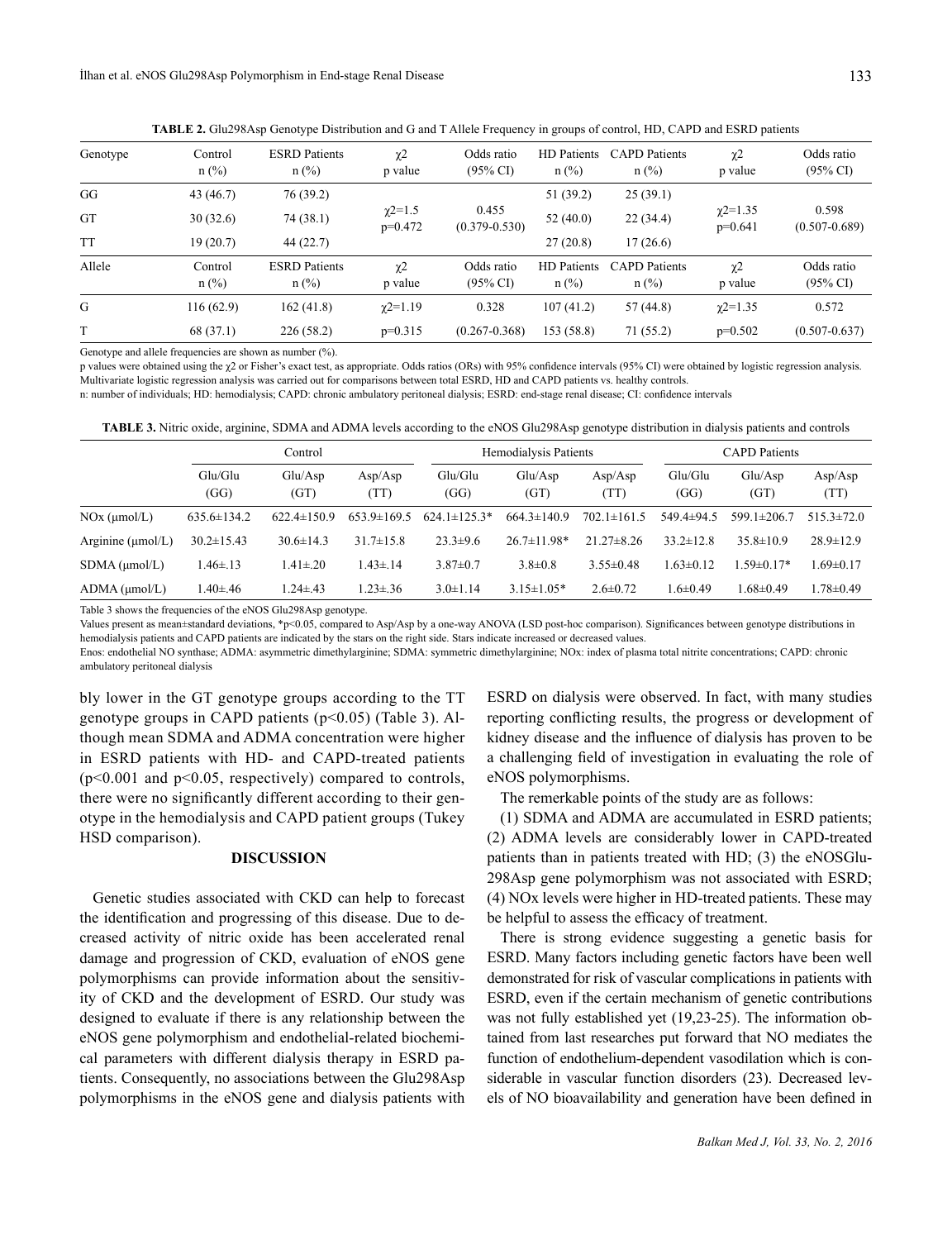ESRD patients as an indicator of endothelial dysfunction (26). Evidences of this polymorphism for relationship between impaired endothelial function and a decrease in enzymatic activity and production of nitric oxide and vascular-renal disease were reported in several studies (27-31). Afrasyap and Ozturk (21) could not find a relationship between nitric oxide levels and Glu298Asp polymorphism with coronary artery disease in the Turkish population. We did not find a significant association between Glu298Asp polymorphism and levels of nitric oxide in patients with ESRD in this study too. In our study, NOx and arginine values of all dialysis patient group compared with control group was lower, but no statistically significant difference. NOx levels were lower in peritoneal dialysis patients than in hemodialysis patients. In several studies were reported that the levels of plasma arginine are normal or low in patients with ESRD, in this study were found to be normal in CAPD patients and low in HD patients. Consistent with our results Schmidt et al. (32) demonstrated that NO production was low in ESRD patients on peritoneal dialysis. Hon et al. (33) demonstrated that HD led to a decrease in plasma NOx level, but Fayed et al. (34) suggested that plasma NO levels were increased in ureamic patients compared with normal controls, and hemodialysis led to further increases. Furthermore, the study of Rysz et al. (35) indicated that NO is released in the peripheral blood during HD, however this mechanism is still unclear. We considered that the high plasma NOx levels of HD patients may be involved in increased NO release from the peripheral blood and not failure to adequately cleaned of ADMA from plasma during HD when compared with CAPD patients. However, other factors unrelated to the dialysis procedure (for example, inflammation and oxidative stress) may contribute to the formation of uremia. The present study showed significant increase in the levels of MDA as markers of oxidative stress in ESRD patients with HD and CAPD in comparison to controls  $(p<0.001, p<0.05$  respectively), also, there was significant increase in the levels of NOx in HD patients when compared with CAPD patients  $(p<0.001)$ . This increase in oxidative stress may contribute to endothelial dysfunction and reduced nitric oxide bioavailability. Furthermore, mean systolic and diastolic blood pressure were greather in HD and CAPD patients compared to controls, this increased blood pressure values were more significant in CAPD patients. These findings show that the suppression of NO production in CAPD patients is associated with increased blood pressure and in the rate of conversion of ADMA-arginine.

There are numerous reports on production of NO which contributes to dialysis membrane during HD. We thought that increased levels of NOx may be due to dialysis membranes in our study. In fact, Amore et al. (36) and Rysz et al. (35) showed that NO release and cytokine production by the biocompatible dialysis membrane polymethylmethacrylate is smaller than the bioincompatible membrane (cuprophan). They suggested that the extent of intradialytic NO generation was depend on dialysis membrane biocompatibility. On the other hand, Sasaki et al. (37) reported that there were no important differences between bioincompatible and biocompatible membrane with respect to plasma concentrations of NO.

The levels of NOx were found to be considerably lower in the GG genotype of hemodialysis patients as compared to TT genotype. This may have resulted as a consequence of increased occurrence of T allele or decreased ratio of plasma ADMA to arginine in hemodialysis patients. As well as the levels of the ADMA and arginine were notably decreased in hemodialysis patients with the TT genotype compared to the GT genotype is also help to explain this situation. Yılmaz et al. (38) reported that subjects with TT genotype were related to be prone to endothelial dysfunction due to low NOx synthesis. In this framework, our study confirmed that increased levels of NOx in hemodialysis patients with the TT genotype could protect to the endothelial dysfunction. Reports have suggested that the Glu298Asp polymorphism has an important mission in ESRD patients who have vascular disease (30,39,40) while a recently published large meta-analysis gave negative results. Although some changes may be in terms of allele frequency for this polymorphism because of different ethnic groups, we found that the T allele distribution of this polymorphism similar to Caucasians (27) and other studies conducted in Turkey (21) and (41). Furthermore, several studies were shown that the eNOS gene could play a major role in the diabetic nephropathy and Glu298Asp polymorphisms in the eNOS gene were associated with ESRD susceptibility (19,20,42).

Nitric oxide synthesis is inhibited by the DMAs in the plasma of patients suffering from ESRD. The concentrations of ADMA and possibly SDMA were enhanced in renal insufficiency (23). Plasma ADMA concentration increases with declining renal function, with reduced NO production and reduced expression of eNOS, and in case of inflammation and oxidative stress. Accumulation of ADMA has been associated with hypercholesterolaemia, hypertension, increased risk of cardiovascular events and death in patients with or without CKD. The pathophysiology of raised ADMA concentrations in ESRD could be multifactorial. ADMA, endogenous nitric oxide synthase inhibitor, has been associated with increased oxidative stress in endothelial cells and leads to endothelial dysfunction (23,43,44). The endothelium dysfunction in ESRD patients has been shown by several clinical studies, however the main reason of this defect is not completely explained (45,46). Kielstein et al. (45) observed that concentrations of ADMA are higher in dialysis patients with clinically significant atherosclerosis than in non-atherosclerotic disease. This situation illustrates that ADMA may be major cardiovas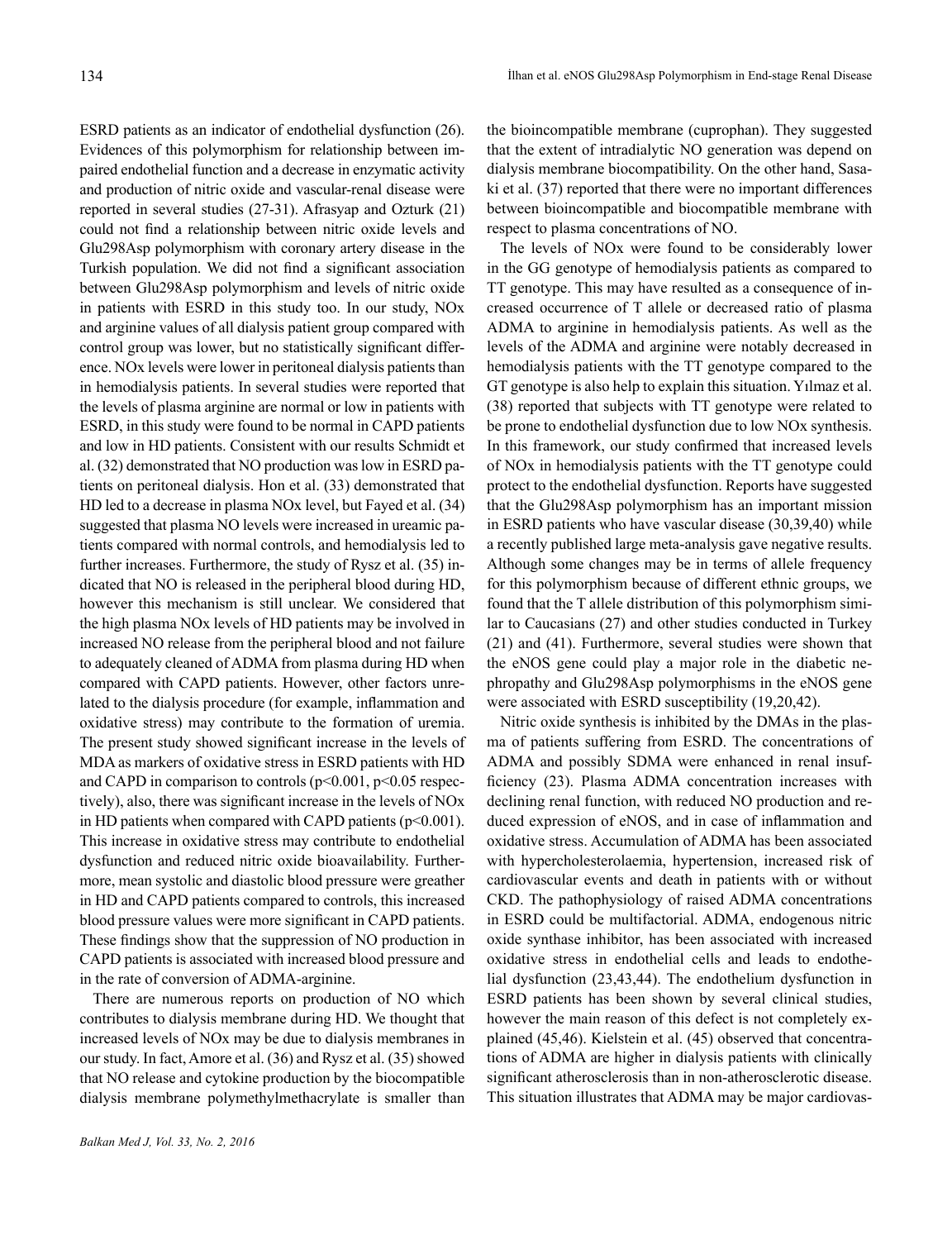cular risk factor for end-stage renal disease. Hand et al. (46) reported that endothelial dysfunction was reversed after hemodialysis sessions.

Many studies have declarated that the DMAs concentrations are advanced in patients with uremic (47-49). In our study consisted of 92 healthy control and 194 renal diseases patients with two different dialysis procedures. With this large study groups, we observed SDMA's dependence of renal function: the SDMA concentration was roughly 2-fold in total ESRD patients and approximately 3-fold higher in HD patients compared with healthy controls. In our study, the plasma ADMA and SDMA levels of the ESRD patients (including the hemodialysis and peritoneal dialysis group) are significantly higher than the control group  $(p<0.001)$ . It is suggested that the endothelial function disturbance in the patients of ESRD is related to the accumulation of the plasma DMAs. While compared two treatment methods for patients with ESRD, i.e., HD and CAPD, we found that CAPD-treated patients exhibited lower plasma ADMA concentrations than HD-treated patients. These different findings suggested the reason for this may be due to the differences in dialytic clearance of ADMA with the two treatment methods or the metabolism of ADMA. The peritoneal dialysis treatment can remove plasma ADMA partly. Although information on the impact of hemodialysis on ADMA plasma levels is controversial, hemodialysis seems not appropriate for the long-term disposal of DMA as confirmed in our HD group. Both DMAs are excreted through the kidneys and also ADMA is metabolized by dimethylaminohydrolase (DDAH). Therefore, in this study, higher levels of ADMA in HD and partially CAPD patients compared to control can be explained by impaired in this mechanism. But the specific mechanism of DMAs will be studied further. Increased NOx levels in our HD patients also have higher ADMA concentrations may be a backlash mechanism. But the specific mechanism of DMAs will be studied further. According to Vallance et al. (50), ESRD increased DMAs concentrations which cause an inhibition of NO synthesis after hypertension. In this study, we couldn't find any correlation between plasma ADMA levels not only systolic but also diastolic blood pressure in ESRD patient groups. A significant increase in systolic blood pressure levels was found in patients compared to control, whereas no significance in diastolic blood pressure levels in total ESRD and HD patients. SDMA concentrations in our patient groups correlated with only diastolic blood pressure (r:-0.198,  $p < 0.013$ ).

Asymmetric dimethylarginine accumulation in patients with endstage renal disease might explain endothelial dysfunction, because ADMA is eliminated during hemodialysis (43). Testa et al. (51) observed that having high ADMA levels as well as T allele carriers had a risk of cardiovascular death nearly three times higher than those having only one of these two risk factors. This investigation has justification because production of NO in response to L-arginine is supressed in individuals who carry the T allele. ADMA, a naturally occurring analog of Larginine, has been identified as an endogenous competitive inhibitor of eNOS. ADMA most probably influences the underlying genetic defect in NO synthesis in individuals carrying the T allele. However, in our study, patients with ESRD undergoing hemodialysis with T allele when there is a significant increase in NO<sub>x</sub> levels (p<0.05), ADMA and SDMA levels did not differ significantly as compared to those with the G allele. The SDMA, ADMA and ratio of ADMA/SDMA were remarkably different between the CAPD and HD patients  $(p<0.001)$ . Plasma l-arginine levels in the HD patients were notably lower than in the CAPD patients ( $p=0.043$ ). The L-arginine/ADMA ratio was also significantly lower in the HD patients than the controls and the CAPD patients ( $p=0.001$ ). Reduction of L-arginine/ ADMA ratio for HD patients seems to be more sensitive than ADMA concentration with regard to hemodialysis indication. In our study, there were no important differences among normal controls and total ESRD patients, with regard to plasma Larginine, NO levels and the ratio of ADMA/SDMA. According to our result, the low molar rate of ADMA/SDMA suggests the success of DDAH activity and hemodialysis treatment. Because Kielstein et al. (48) said that although ADMA is metabolized by DDAH, the excretion of SDMA stays unchanged; the high molar ratio of ADMA/SDMA suggests an impairment of DDAH activity excepts from subclinical renal impairment excludes. It was an explanation for the elevated ADMA.

The discrepancy in results depends on a plenty of reasons such as environmental factor, sample sizes, ethnic origin. In our study, the samples were collected from homogeneous populations. Not only patients but also control subjects were from the same geographically well-defined region (Elazığ city of Turkey). Physicians described the controls in a standardized way and controls were selected from individuals without vascular and renal disease. Nevertheless, our studies found no statistically significant difference in the haplotype frequencies in ESRD patients on dialysis compared with controls.

In conclusion, compared with healthy control group, ESRD patients had higher SBP, triglyceride, albumin, urea, creatinine, MDA, ADMA and SDMA levels (all  $p<0.05$ ). However, both genotype frequencies and allele distributions for the eNOS polymorphism were similar for two groups (p>0.05) in our study. We noticed no major differences in haplotype distribution between groups (p>0.05). eNOS Glu-298Asp polymorphism may not be related to formation of the genetic component of chronic kidney disease that leads to ESRD, because there is no association between eNOS Glu298Asp polymorphism and ESRD. These findings are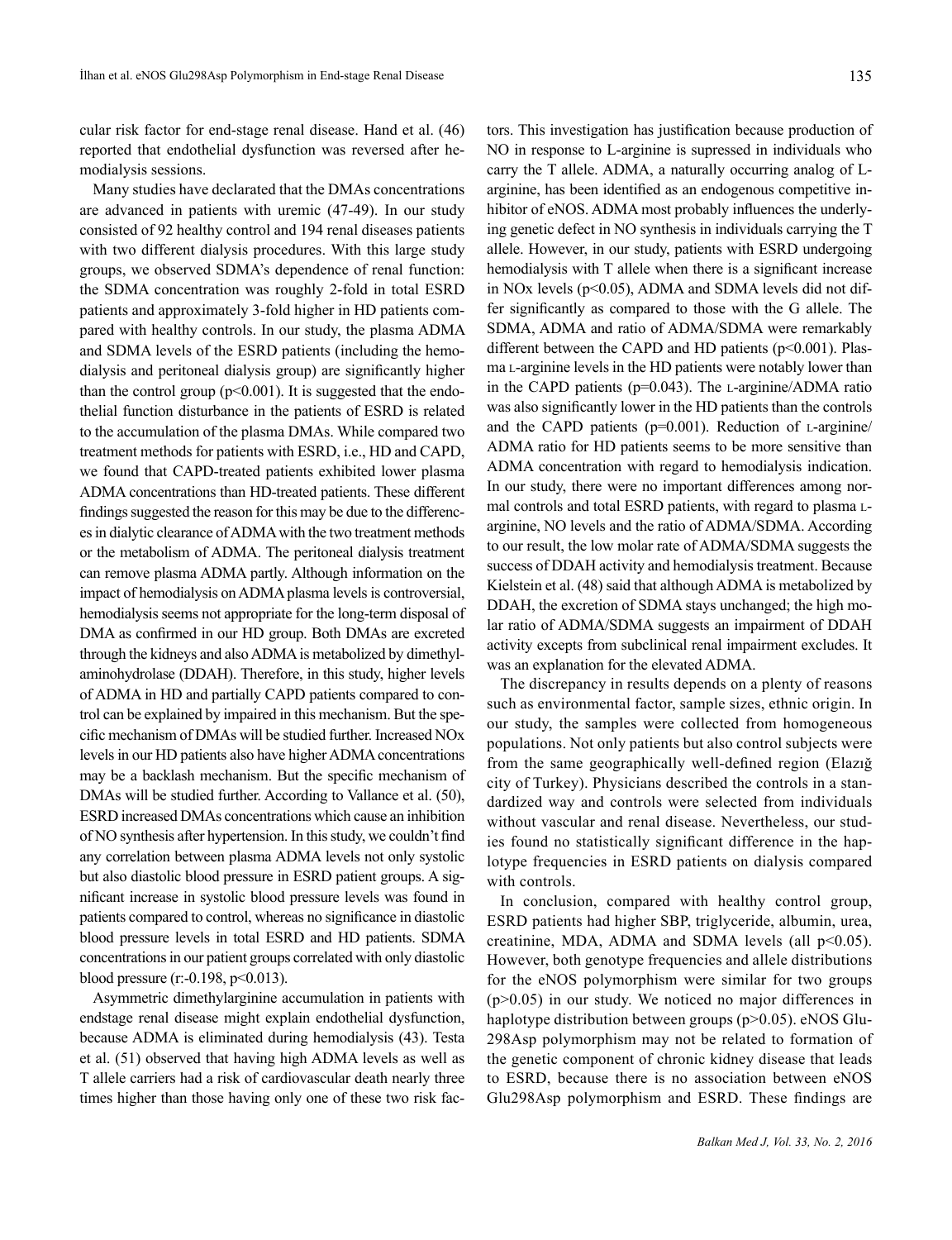in agreement with the results of Marson et al. (52), who reported non-significant differences in the frequency of eNOS Glu298Asp genotypes in ESRD patients. Kidney disease is releated to elevated plasma of ADMA levels, decreased Arg/ ADMA ratio and polymorphisms of the eNOS gene. The lack of relationship between ADMA and other variables reinforces theory that ADMA is an independent predictor of cardiovascular risk and endothelial dysfunction.

**Ethics Committee Approval:** Ethics committee approval was received for this study from the ethics committee of Fırat University Local Ethical Committee.

**Informed Consent:** Written informed consent was obtained the patients who participated in this study.

Peer-review: Externally peer-reviewed.

**Author contributions:** Concept - N.I.; Design - N.I., K.A., N.I.; Supervision - N.I., D.K., H.C.; Resource - N.I., K.A., H.C.; Materials - K.A., H.C.; Data Collection and/or Processing - N.I., K.A., D.K.; Analysis and&/or Interpretation - N.I., K.A, N.I.; Literature Search - N.I., K.A., N.I.; Writing - N.I., K.A.; Critical Reviews - N.I., K.A.

**Conflict of Interest:** No conflict of interest was declared by the authors.

**Financial Disclosure:** This research was funded by Fırat University Department of Scientific Research Projects.

# **REFERENCES**

- 1. Nakamura T, Sato E, Fujiwara N, Kawagoe Y, Ueda Y, Suzuki T, et al. Positive association of serum levels of advanced glycation end products and high mobility group box-1 with asymmetric dimethylarginine in nondiabetic chronic kidney disease patients. *Metabolism* 2009;58:1624-8. **[[CrossRef](http://dx.doi.org/10.1016/j.metabol.2009.05.018)]**
- 2. Förstermann U. Oxidative stress in vascular disease: causes, defense mechanisms and potential therapies. *Nat Clin Pract Cardiovasc Med* 2008;5:338-49. **[\[CrossRef\]](http://dx.doi.org/10.1038/ncpcardio1211)**
- 3. Harrison DG. Cellular and molecular mechanisms of endothelial cell dysfunction. *J Clin Invest* 1997;100:2153-7. **[\[CrossRef\]](http://dx.doi.org/10.1172/JCI119751)**
- 4. Jackson P, Loughrey CM, Lightbody JH, McNamee PT, Young IS. Effect of hemodialysis on total antioxidant capacity and serum antioxidants in patients with chronic renal failure. *Clin Nephrol* 1995;44:1135-8.
- 5. Daschner M, Lenhartz H, Botticher D, Schaefer F, Wollschlager M, Mehls O, et al. Influence of dialysis on plasma lipid peroxidation products and antioxidant levels. *Kidney Int* 1996;50:1268-72. **[\[CrossRef](http://dx.doi.org/10.1038/ki.1996.437)]**
- 6. Paradossi U, Ciofini E, Clerico A, Botto N, Biagini A, Colombo MG. Endothelial function and carotid intimamedia thickness in young healthy subjects among endothelial nitric oxide synthase Glu298Asp and T-786C polymorphisms. *Stroke* 2004;35:1305-9. **[\[CrossRef\]](http://dx.doi.org/10.1161/01.STR.0000126482.86708.37)**
- 7. Naber CK, Baumgart D, Altmann C, Siffert W, Erbel R, Heusch G. eNOS 894T allele and coronary blood flow at rest and during adenosineinduced hyperemia. *Am J Physiol Heart Circ Physiol* 2001;281:1908-12.
- 8. Hsu CN, Huang LT, Lau YT, Lin CY, Tain YL. The combined ratios of L-arginine and asymmetric and symmetric dimethylarginine as biomarkers in spontaneously hypertensive rats. *Transl Res* 2012;159:90-8. **[[CrossRef\]](http://dx.doi.org/10.1016/j.trsl.2011.09.002)**
- 9. Busch M, Fleck C, Wolf G, Stein G. Asymmetrical (ADMA) and symmetrical dimethylarginine (SDMA) as potential risk factors for cardiovascular and renal outcome in chronic kidney disease – possible candidates for paradoxical epidemiology? *Amino Acids* 2006;30:225-32. **[[CrossRef\]](http://dx.doi.org/10.1007/s00726-005-0268-8)**
- 10. Lu TM, Chung MY, Lin CC, Hsu CP, Lin SJ. Asymmetric dimethylarginine and clinical outcomes in chronic kidney disease. *Clin J Am Soc Nephrol* 2011;6:1566-72. **[\[CrossRef\]](http://dx.doi.org/10.2215/CJN.08490910)**
- 11. Szlachcic A, Krzysiek-Maczka G, Pajdo R, Targosz A, Magierowski M, Jasnos K, et al. The Impact of Asymmetric Dimethylarginine (ADMA), the Endogenous Nitric Oxide (NO) Synthase Inhibitor, to the Pathogenesis of Gastric Mucosal Damage. *Curr Pharm Des* 2013;19:90-7. **[[CrossRef\]](http://dx.doi.org/10.2174/13816128130113)**
- 12. Young JM, Terrin N, Wang X, Greene T, Beck GJ, Kusek JW, et al. Asymmetric dimethylarginine and mortality in stages 3 to 4 chronic kidney disease. *Clin J Am Soc Nephrol* 2009;4:1115-20. **[\[CrossRef](http://dx.doi.org/10.2215/CJN.06671208)]**
- 13. Tatematsu S, Wakino S, Kanda T, Homma K, Yoshioka K, Hasegawa K, et al. Role of nitric oxide-producing and -degrading pathways in coronary endothelial dysfunction in chronic kidney disease. *J Am Soc Nephrol* 2007;18:741-9. **[[CrossRef\]](http://dx.doi.org/10.1681/ASN.2006040367)**
- 14. Kerkeni M, Letaief A, Achour A, Miled A, Trivin F, Maaroufi K. Endothelial nitric oxide synthetase, methylenetetrahydrofolate reductase polymorphisms, and cardiovascular complications in Tunisian patients with nondiabetic renal disease. *Clin Biochem* 2009;42:958-64. **[[CrossRef](http://dx.doi.org/10.1016/j.clinbiochem.2009.02.009)]**
- 15. Thaha M, Pranawa, Yogiantoro M, Sutjipto, Sunarjo, Tanimoto M, et al. Association of endothelial nitric oxide synthase Glu298Asp polymorphism with end-stage renal disease. *Clin Nephrol* 2008;70:144-54. **[\[CrossRef\]](http://dx.doi.org/10.5414/CNP70144)**
- 16. Santos KG, Crispim D, Canani LH, Ferrugem PT, Gross JL, Roisenberg I. Association of eNOS gene polymorphisms with renal disease in Caucasians with type 2 diabetes. *Diabetes Res Clin Pract* 2011;91:353-62. **[\[CrossRef\]](http://dx.doi.org/10.1016/j.diabres.2010.12.029)**
- 17. Wang D, Strandgaard S, Borresen ML, Luo Z, Connors SG, Yan Q, et al. Asymmetric dimethylarginine and lipid peroxidation products in early autosomal dominant polycystic kidney disease. *Am J Kidney Dis* 2008;51:184-91. **[[CrossRef](http://dx.doi.org/10.1053/j.ajkd.2007.09.020)]**
- 18. Zhou TB, Yin SS. Association of endothelial nitric oxide synthase Glu298Asp gene polymorphism with the risk of end-stage renal disease. *Ren Fail* 2013;35:573-8. **[[CrossRef\]](http://dx.doi.org/10.3109/0886022X.2013.773834)**
- 19. Zhou TB, Xu HL, Yin SS. Association between endothelial nitric oxide synthase Glu298Asp gene polymorphism and diabetic nephropathy susceptibility. *Ren Fail* 2013;35:173-8. **[[CrossRef](http://dx.doi.org/10.3109/0886022X.2013.773834)]**
- 20. Yun Z, Yu-Ping Y, Zong-Wu T, Yang S, Fang Y, Fang S. Association of endothelial nitric oxide synthase gene polymorphisms with end-stage renal disease: a systematic review and meta-analysis. *Ren Fail* 2014;36:987-93. **[[CrossRef](http://dx.doi.org/10.3109/0886022X.2014.900601)]**